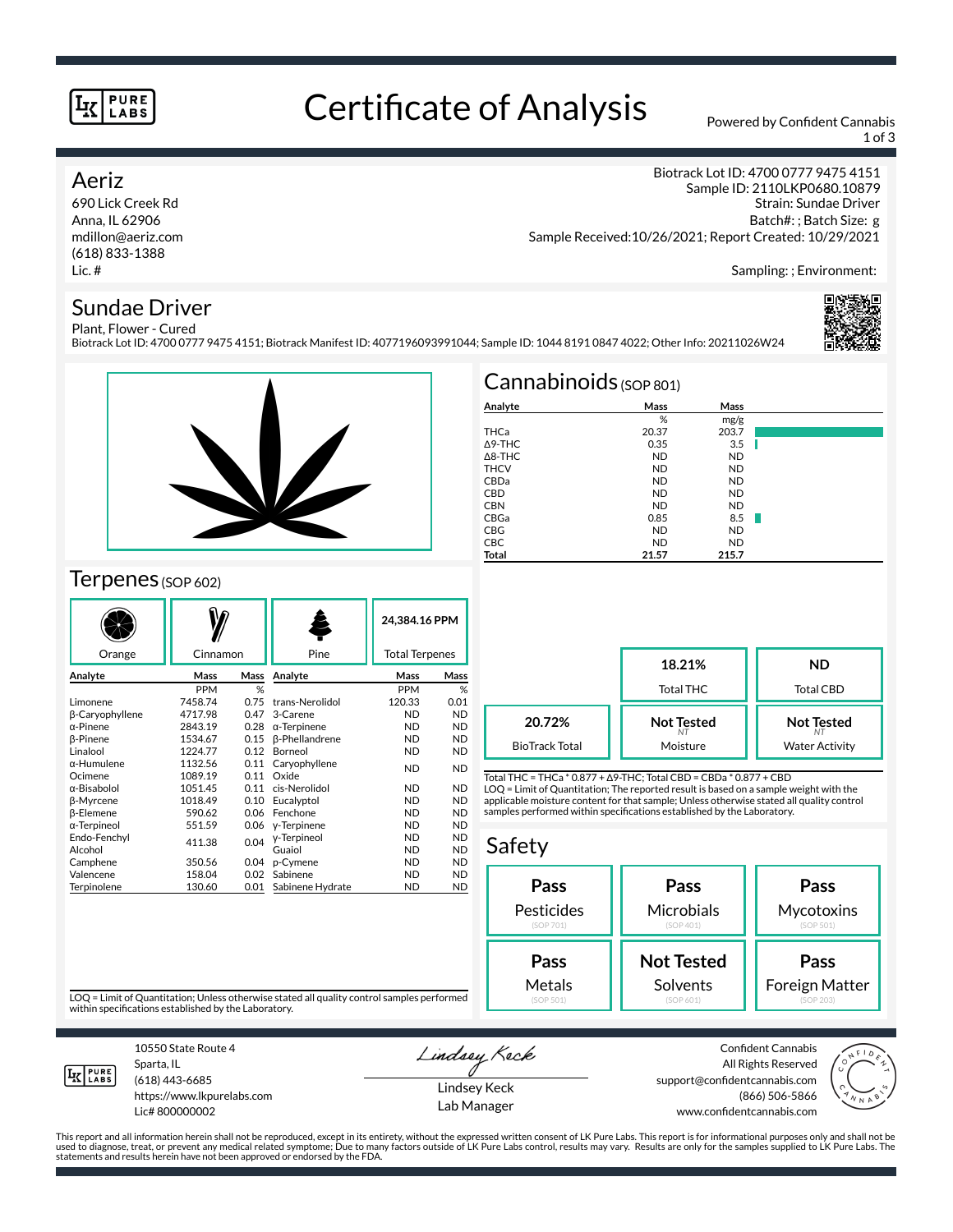#### **PURE LABS**

# Certificate of Analysis Powered by Confident Cannabis

2 of 3

#### Aeriz

690 Lick Creek Rd Anna, IL 62906 mdillon@aeriz.com (618) 833-1388 Lic. #

Biotrack Lot ID: 4700 0777 9475 4151 Sample ID: 2110LKP0680.10879 Strain: Sundae Driver Batch#: ; Batch Size: g Sample Received:10/26/2021; Report Created: 10/29/2021

Sampling: ; Environment:

## Sundae Driver

Plant, Flower - Cured Biotrack Lot ID: 4700 0777 9475 4151; Biotrack Manifest ID: 4077196093991044; Sample ID: 1044 8191 0847 4022; Other Info: 20211026W24

| <b>Pesticides</b> |     |       |      | Pass          | <b>Microbials</b>                                                                                                                                   |            |            | Pass          |
|-------------------|-----|-------|------|---------------|-----------------------------------------------------------------------------------------------------------------------------------------------------|------------|------------|---------------|
| Analyte           | LOQ | Limit | Mass | <b>Status</b> | Analyte                                                                                                                                             | Limit      | Mass       | <b>Status</b> |
|                   |     |       |      |               |                                                                                                                                                     | CFU/g      | CFU/g      |               |
|                   |     |       |      |               | Aerobic Bacteria                                                                                                                                    | 10000      | <b>ND</b>  | Pass          |
|                   |     |       |      |               | Bile-Tolerant Gram-Negative Bacteria                                                                                                                | 100        | <b>ND</b>  | Pass          |
|                   |     |       |      |               | Coliforms                                                                                                                                           | 100        | <b>ND</b>  | Pass          |
|                   |     |       |      |               | E. Coli                                                                                                                                             | $\circ$    | <b>ND</b>  | Pass          |
|                   |     |       |      |               | Salmonella                                                                                                                                          | 0          | <b>ND</b>  | Pass          |
|                   |     |       |      |               | Yeast & Mold                                                                                                                                        | 1000       | <b>ND</b>  | Pass          |
|                   |     |       |      |               | TNTC = Too Numerous to Count; Unless otherwise stated all quality control samples<br>performed within specifications established by the Laboratory. |            |            |               |
|                   |     |       |      |               | <b>Heavy Metals</b>                                                                                                                                 |            |            | Pass          |
|                   |     |       |      |               | Analyte                                                                                                                                             | <b>LOO</b> | Mass       | <b>Status</b> |
|                   |     |       |      |               |                                                                                                                                                     | <b>PPM</b> | <b>PPM</b> |               |

| Analyte  |            | Mass       | Status |
|----------|------------|------------|--------|
|          | <b>PPM</b> | <b>PPM</b> |        |
| Arsenic  |            | ND         | Pass   |
| Cadmium  |            | ND         | Pass   |
| Chromium |            | ND         | Pass   |
| Lead     |            | ND         | Pass   |
| Mercury  |            | ND         | Pass   |

LOQ = Limit of Quantitation; Unless otherwise stated all quality control samples performed within specifications established by the Laboratory.

| Mycotoxins   |     |            |            | Pass        |  |
|--------------|-----|------------|------------|-------------|--|
| Analyte      | LOC | Limit      |            | Mass Status |  |
|              | PPB | <b>PPR</b> | <b>PPB</b> |             |  |
| <b>B1</b>    |     | 0.10       | <b>ND</b>  | Pass        |  |
| <b>B2</b>    |     | 0.10       | <b>ND</b>  | Pass        |  |
| G1           |     | 0.10       | <b>ND</b>  | Pass        |  |
| G2           |     | 0.10       | <b>ND</b>  | Pass        |  |
| Ochratoxin A |     | 0.10       | <b>ND</b>  | Pass        |  |

LOQ = Limit of Quantitation; Unless otherwise stated all quality control samples<br>performed within specifications established by the Laboratory.

LOQ = Limit of Quantitation; Unless otherwise stated all quality control samples performed within specifications established by the Laboratory.

10550 State Route 4 Sparta, IL (618) 443-6685

**LK** LABS

Lic# 800000002

https://www.lkpurelabs.com

Lindsey Keck

Confident Cannabis All Rights Reserved support@confidentcannabis.com (866) 506-5866 www.confidentcannabis.com



Lindsey Keck Lab Manager

This report and all information herein shall not be reproduced, except in its entirety, without the expressed written consent of LK Pure Labs. This report is for informational purposes only and shall not be<br>used to diagnos